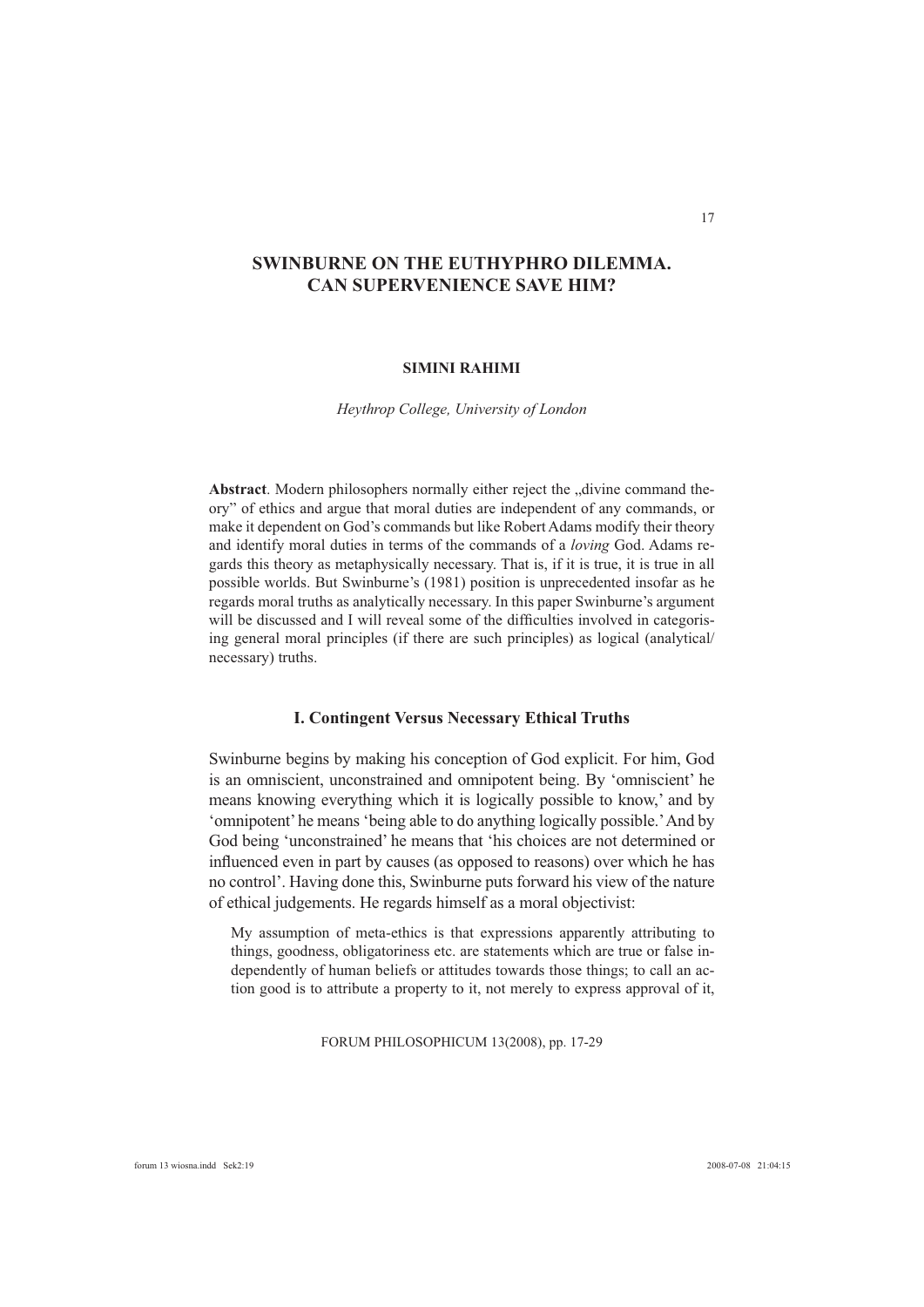commend it, or something similar ... I assume, in other words, that these are propositions of first order-ethics which have a truth value, just as bodies are heavy or electrically charged whether or not men know this about them (1981, p. 123).

Swinburne next draws a line between contingent and necessary moral truths. Moral objectivism, he claims, entails , that there are two kinds of moral truth – (logically) necessary moral truths and contingent moral truths ... when an object *a* has a certain moral property, say *M*, its possession of it is entailed by it possessing certain natural properties, say *A*, *B*, and *C*. Then it is a necessary truth that anything which is *A*, *B*, and *C* is *M*; but a contingent truth that *a* is *M* or that there is an object which is *A* and *M*" (1989, p. 186).

Swinburne's justification for this distinction is a quasi-conceptual argument. Consider the statement 'I ought now to pay £10 to the bookshop' is true. This specific statement, Swinburne argues, cannot be true unless a more general moral truth holds –which is humans ought to pay their debts – of which the specific truth is a consequence. The truth of this general statement and the fact that I bought £10 worth of books from the bookshop, and they have just sent me a bill for the books, entails the truth of the particular statement. Thus, the general moral statement has to be necessarily true to underpin the truth of the specific one. That is, it has to hold regardless of how the world is in contingent respects. On the contrary, contingent moral truths hold because contingent circumstances are as they are. That I bought £10 of books and they sent me a bill are contingent states of affairs; if they don't hold, I will have no obligation to pay the bookshop £10 (1981, p. 124).

Swinburne thinks if there is a contingent moral truth, there must also be a necessary moral truth, from which it follows that if there is a contingently obligatory action, there must also be a necessarily obligatory action (1981, p. 124). A key question then relates to the nature of the necessity involved here; whether it is a factual or logical necessity. Swinburne argues that universal moral truths are analytically true, and therefore should be included among logical necessities. God's command regarding telling the truth is something that God must command, since the statement that 'telling the truth is good' is analytic.<sup>1</sup> Were it not analytic, God's omnipotence would be compromised by being constrained by a law (or rule) that could have been otherwise.

<sup>&</sup>lt;sup>1</sup> Swinburne defines analytic statements as follows: "I understand "analytic" in a wide sense. I understand by a logically necessary or analytic statement a statement, the denial of which states nothing which it is coherent to suppose could be true. I understand by a synthetic statement a statement which is not analytic" (Swinburne 1981, p. 125). In other words, as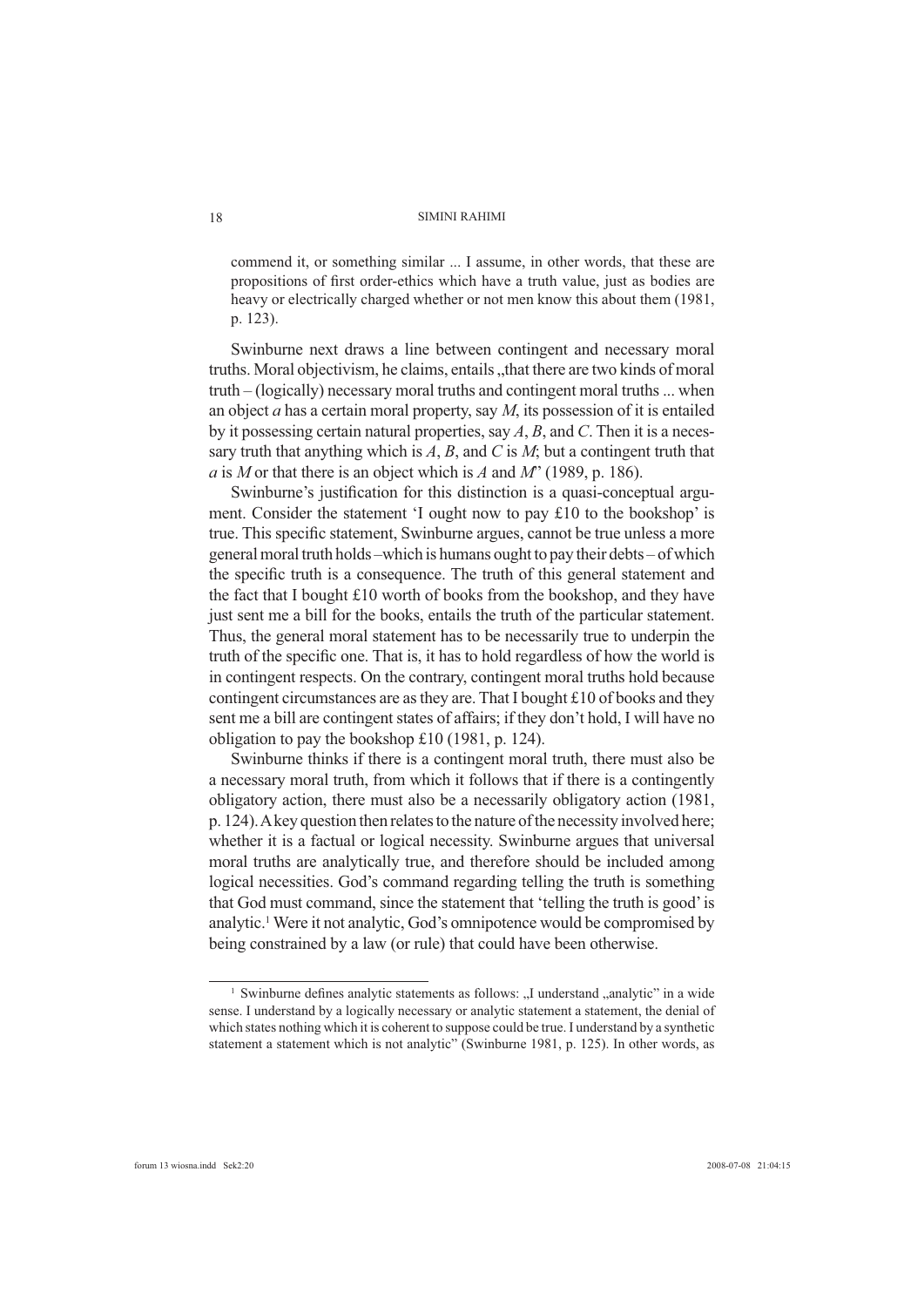To establish the analyticity of ethical truths, Swinburne attempts to apply *a reductio ad absurdam* to the opposite position, the view that necessary moral truths are synthetic and that their 'necessity' is only a factual necessity. He says 'suppose that necessary moral truths were synthetic,' it would follow that if there is a set of circumstances *C* in which *A* is obligatory there is an exactly similar set of circumstances in which *A* is not obligatory. Consequently, if necessary moral truths were synthetic, it would be coherent to suppose that there is a universe which differs from ours in the respect that under circumstances  $C_1$ ,  $A$  was not obligatory, but in no contingent respect at all.2 But how could a world differ from ours solely in an ethical respect (1981, p. 126)? To set the stage for the analysis to follow, it is worth spelling out various premises that underlie this argument:

- I) Necessary moral truths hold whatever the world is like in contingent respects.
- II) If necessary moral truths were synthetic, it would be coherent to suppose that there is a universe which differs from ours in the respect that under circumstances C1, A was not obligatory, but in no contingent respect at all.
- III) If one thing is good and another bad, they have to differ in some further (non-moral) respects (the principle of supervenience).
- IV) Therefore, necessary moral truths are not synthetic; they are analytic.

Swinburne's solution to the *Euthyphro* dilemma, therefore, runs as follows: In the case of necessary moral truths, the theist can, and should, take the second horn of the dilemma, considering them as independent of God's will. But this entails no limitation on divine will, since necessarily obligatory actions are obligatory by logical necessity rather than by factual necessity. God's acceptance of logically necessary truths, moral or otherwise, is no infringement of his power. For God to be omnipotent, he only has to be able to do whatever is logically possible:

If for any specified action which is obligatory (e.g. telling the truth) it is analytic that it is obligatory, then it is no restriction on God that if he is to urge men to do what is obligatory he must urge them to do those actions which of logical necessity are obligatory (1981, p. 125).

he defines analytic statement in his other paper, "a proposition is analytic if and only if its negation is not coherent" (Swinburne 1975, p. 229).

<sup>&</sup>lt;sup>2</sup>  $C<sub>1</sub>$  is a subset of C.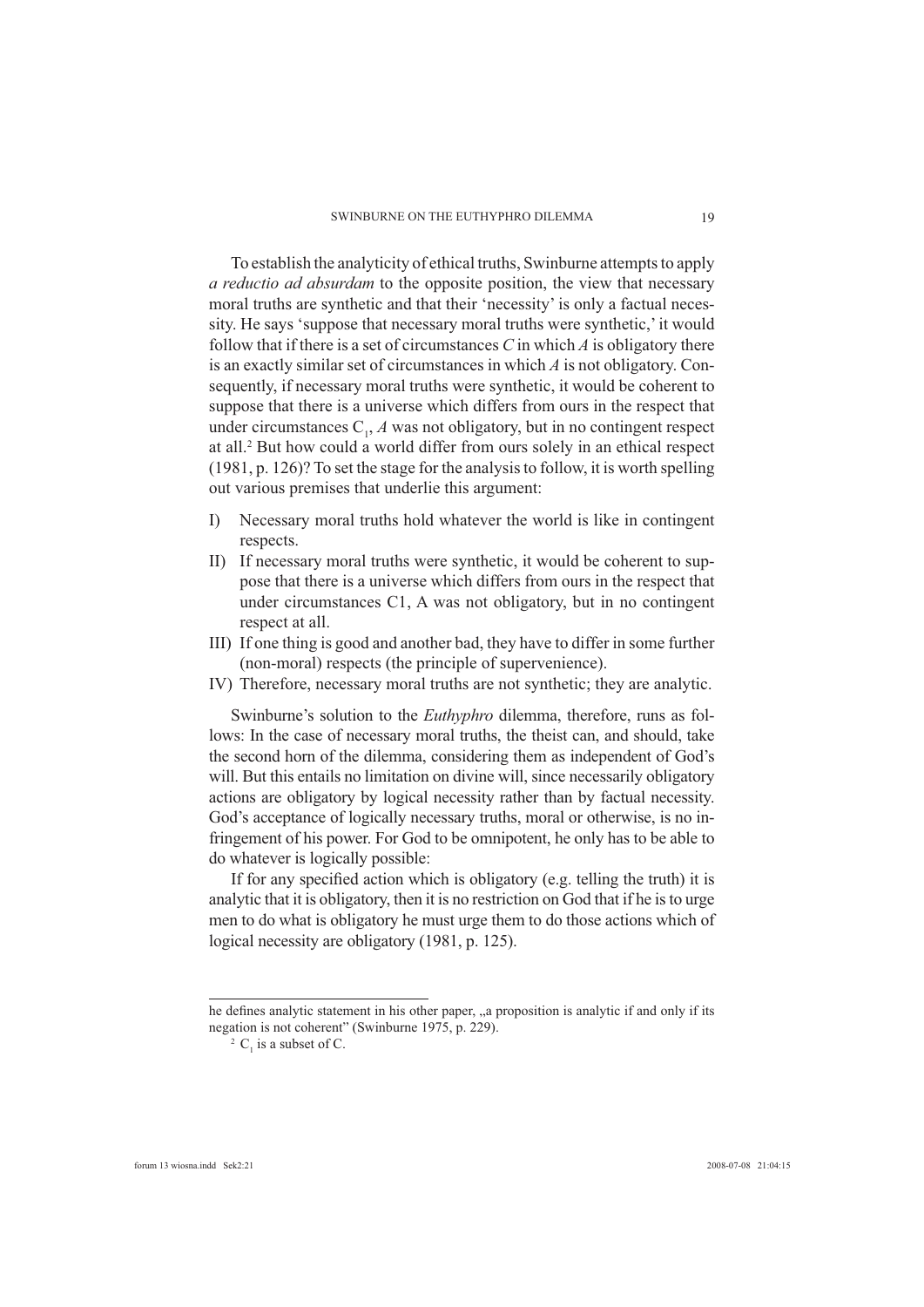As regards contingent moral truths, Swinburne favours the first horn of the dilemma, holding that it is God who makes contingent moral obligations (judgements) true. That is, since God is the creator and sustainer of the universe, any contingent circumstances *C* are brought about either directly or indirectly by God. Therefore, if under circumstances C, an action A is obligatory it is God who brings about C, which consequently makes *A* obligatory.

Thus Swinburne takes both horns of the *Euthyphro* dilemma as acceptable, though in different ways. The first horn is considered to be true of actions that are contingently obligatory while the second is considered to be true of actions that are necessarily obligatory. Both horns can be accepted by a theist, without any contradiction.

## **II. Subject Contingency does not Imply Judgement Contingency**

Swinburne's solution to the *Euthyphro* dilemma rests, on the one hand, on his distinction between contingent and necessary moral truths and, on the other, on his argument that necessary moral truths are analytic and must therefore be reckoned among logical necessities. These underlying assumptions are both problematic, failing to stand up to a close critical analysis. And consequently, his whole resolution of the long-standing dilemma falters. An analysis of the dichotomy of necessary and contingent moral truths comes first.

Recall that Swinburne claims: "if there is a contingent moral truth, then there is a necessary moral truth; from which it follows that if there is a contingently obligatory action, there is a necessarily obligatory action" (1981, p. 124). But what is the reason for the claim that if there is a contingent moral truth there must be a necessary moral truth as well? This is a statement requiring some justification, as such a procedure is not always allowed.

Suppose that due to possessing certain physical properties, say A, B and C**,** *a* has a certain chemical property *M*. Does this fact imply that by necessity everything which possesses A, B and C also has *M*? Obviously not, due to the well-known problem of induction. The fact that an object, due to its possessing a set of natural properties is, for instance, iron or green, does not logically entail that everything that has these natural properties is also iron or green, let alone necessarily. Swinburne's mode of argument is valid only when one thinks of a singular, non-universal, moral judgement in exactly the same way as one would think of a specific mathematical or geometrical statement. Consider a plane triangle. By conceptual analysis it can be shown that its internal angles add up to 180 degrees. This is a necessary truth, from

20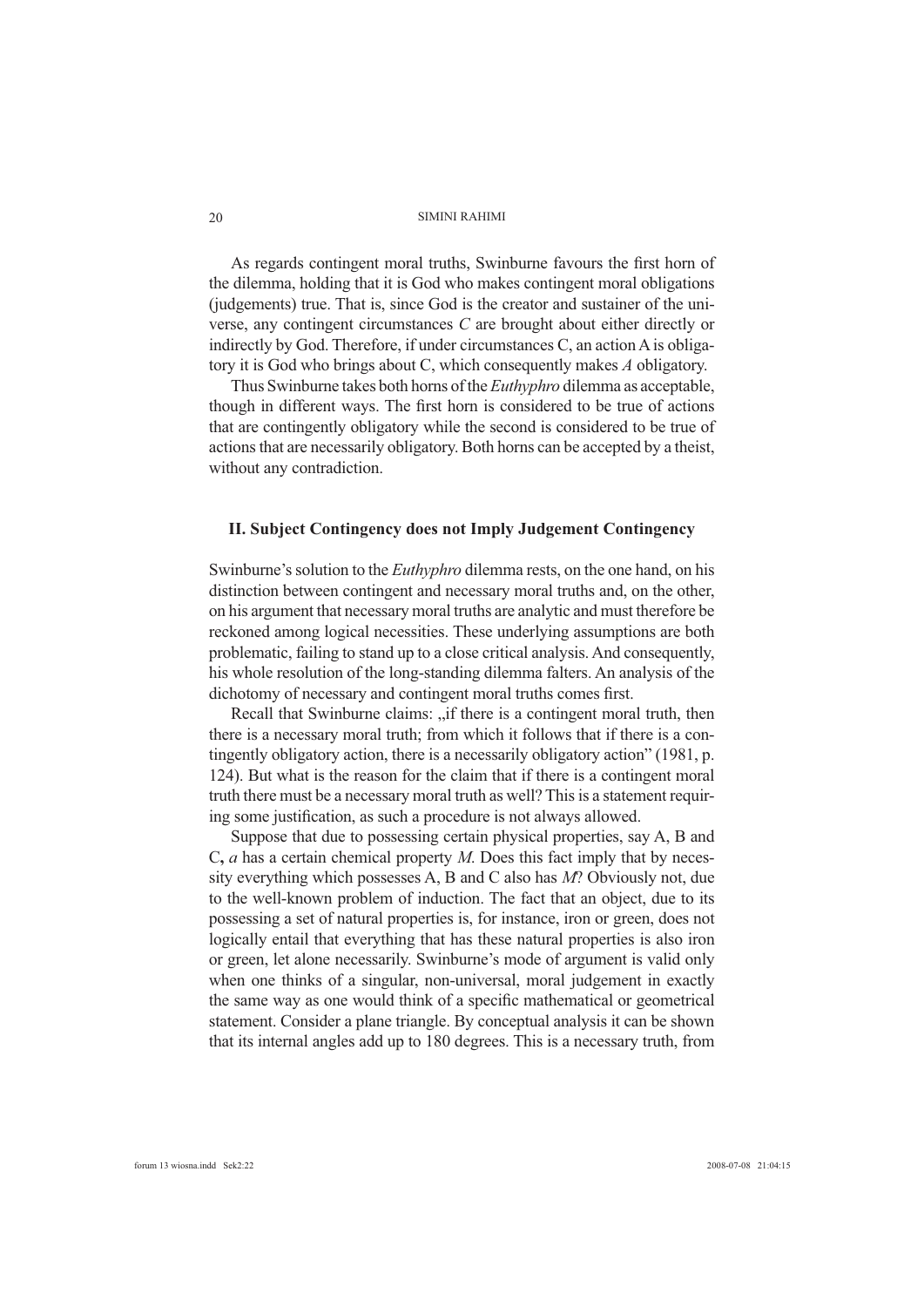which one can justifiably move to the universal necessary truth that every plane triangle's internal angles add up to 180 degrees. But the move is justified only because the initial singular proposition is necessary. Furthermore, no dissimilarity between triangles is imagined as far as the predicate 'adds up to 180 degrees' is concerned. This is an issue belonging to the philosophy of mathematics, irrelevant to the present concern. What is relevant here is that if the initial statement is not necessarily true it would not follow that the latter, universal claim is necessarily true. However, according to Swinburne, singular moral judgements are contingently true. For this reason they cannot provide any ground to conclude that there must be universal moral truths, which are necessarily true. In sum, the existence of necessary moral truths cannot be derived from the existence of contingent moral truths. It requires some independent reason.

Moreover, on Swinburne's view, the singular moral truth 'I ought to pay £10 to the book shop' is contingent just because it so happened that I bought £10 books from the bookshop, though it might have happened otherwise. But, what is contingent here is the existence of the subject of the judgement, rather than the judgement itself. However, the fact that the subject of a judgement is contingent, i.e., it might occur or not, and the claim that the judgement itself is contingent, i.e., it might be true or not, are two entirely distinct things. The latter cannot be deduced from the former. When we are talking of contingent truths, contingency is attributed to the relation between the predicate and the subject, rather than the subject itself. For instance 'this triangle-shaped rubber has three angles'. The subject of this proposition is contingent; it is possible for it not to exist, although the proposition itself is necessary. Now if our analysis holds, it turns out that on Swinburne's view all true moral propositions are in fact necessarily true. Literally, there is no contingent moral truth, and the alleged dichotomy of moral truths is somehow misleading.

Swinburne himself seems to come close to the same idea when he writes that contingent moral truths hold because the world is as it is in contingent respects. But that those moral truths hold under the contingent circumstances is itself a necessary moral truth. For if we state fully the contingent circumstances which make a contingent moral truth to hold, it cannot be a contingent matter that it does hold under those circumstances (1981, p. 124).

Consequently, if all moral truths are logically necessary, there will remain no difference between God's relations to singular moral truths, those whose subjects and the circumstances of which are contingent, and universal moral truths, those which do not refer to any specific action, i.e. are lacking existential commitments; God can breach neither. Just as he can never prevent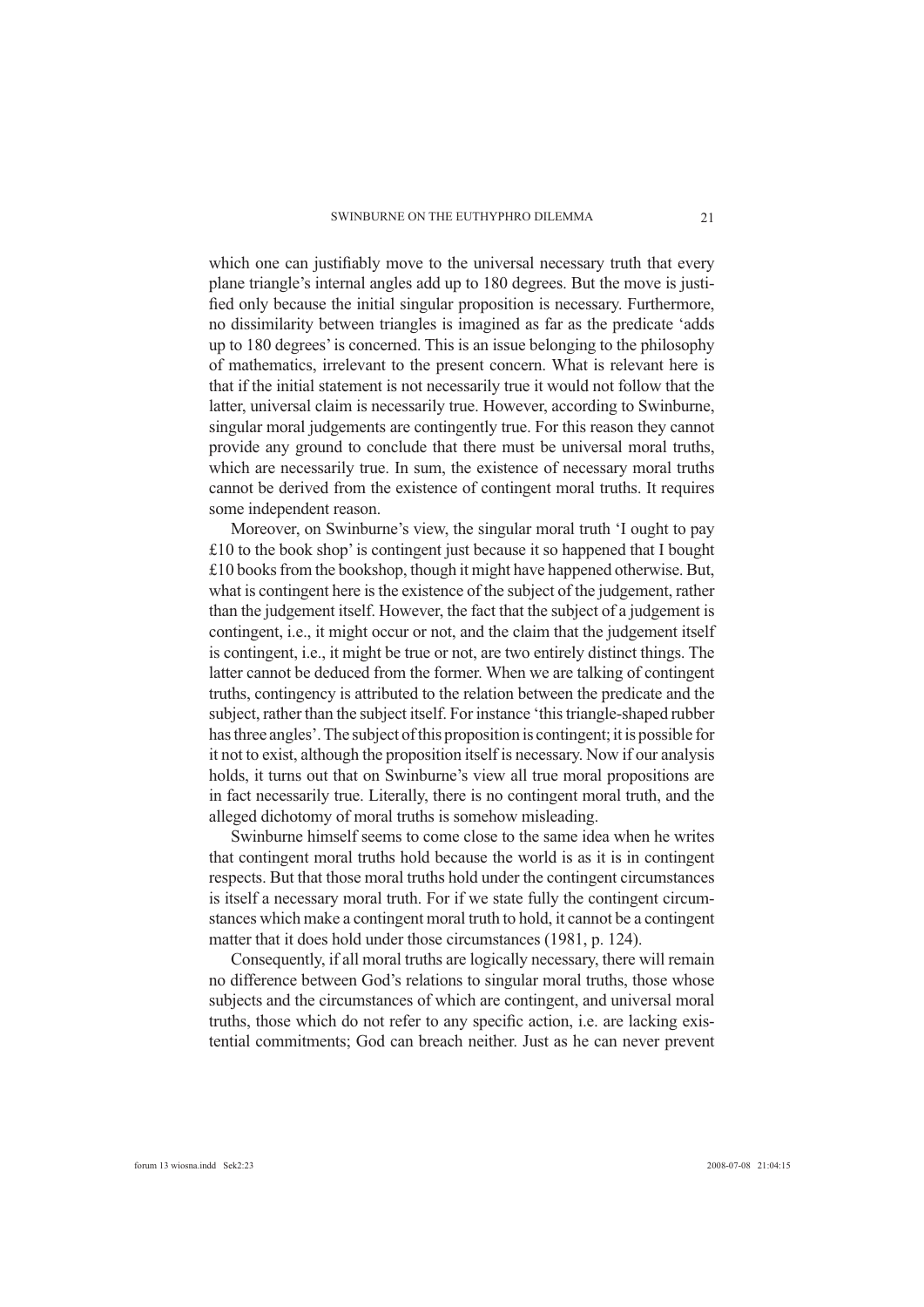a triangle-shaped rubber from having three angles. Although according to theists he may destroy the object any moment he wishes, if he leaves it to continue its existence, he must necessarily leave as having three angles.<sup>3</sup>

### **III. An Appraisal of Swinburne's Main Argument**

Although Swinburne does not explicitly argue for the logical necessity of moral truths, he appeals to the principle of supervenience to reject the antinaturalist view on moral issues.4 In his view, because of the supervenience principle, any anti-naturalist position is bound to be implausible. "The antinaturalist allows the logical possibility of two objects being exactly alike in their natural properties but differing in their moral properties – e.g. two actions of killing a man in exactly the same circumstances differing only in that the one action is right and the other wrong. But this does seem incoherent" (1989, p. 185). The supervenience principle, as seen before, implies that there could be no moral difference without a natural one. This consideration appears to implicitly underlie Swinburne's claim for the logical necessity of general moral principles. It is therefore worth investigating whether the principle entails the logical necessity of general moral principles.

An analysis of this query requires distinguishing two possible interpretations of moral supervenience – weak and strong supervenience. To precisely spell out these notions, note the core idea of moral supervenience. It says that if an action satisfies  $C_1$ , ...,  $C_n$ , where  $C_1$ ,  $C_2$ ,...,  $C_n$  is a complete natural description of the action, and has the moral property *M*, and  $C_1$ ,  $C_2$ ,..., $C_n$ , underlies *M*, then any other action satisfying  $C_1, C_2, ..., C_n$ , will also have *M*, and the action cannot change in respect of *M* without changing in respect of  $C_1, C_2, \ldots, C_n$ , even though the possession of  $C_1, C_2, \ldots, C_n$  does not entail the possession of *M*. 5

<sup>&</sup>lt;sup>3</sup> What Swinburne has in mind may best be captured by distinguishing between conditional and unconditional moral truths. Conditional moral propositions do not have any existential commitment; however, unconditional moral propositions do. In any case both kinds of moral truth are necessarily true. What Swinburne needs to show is why moral truths are necessary?

On the anti-naturalist view possession of natural properties never entails possession of moral properties. Moral properties are logically distinct from natural properties, and so it is logically possible that any moral property be possessed by an object with any combination of natural properties. [...] E.g., two actions of killing a man in exactly the same circumstances differing only in that the one action is right and the other wrong (Swinburne 1989, p. 185).

<sup>5</sup> See Jonathan Dancy (1981, p. 373).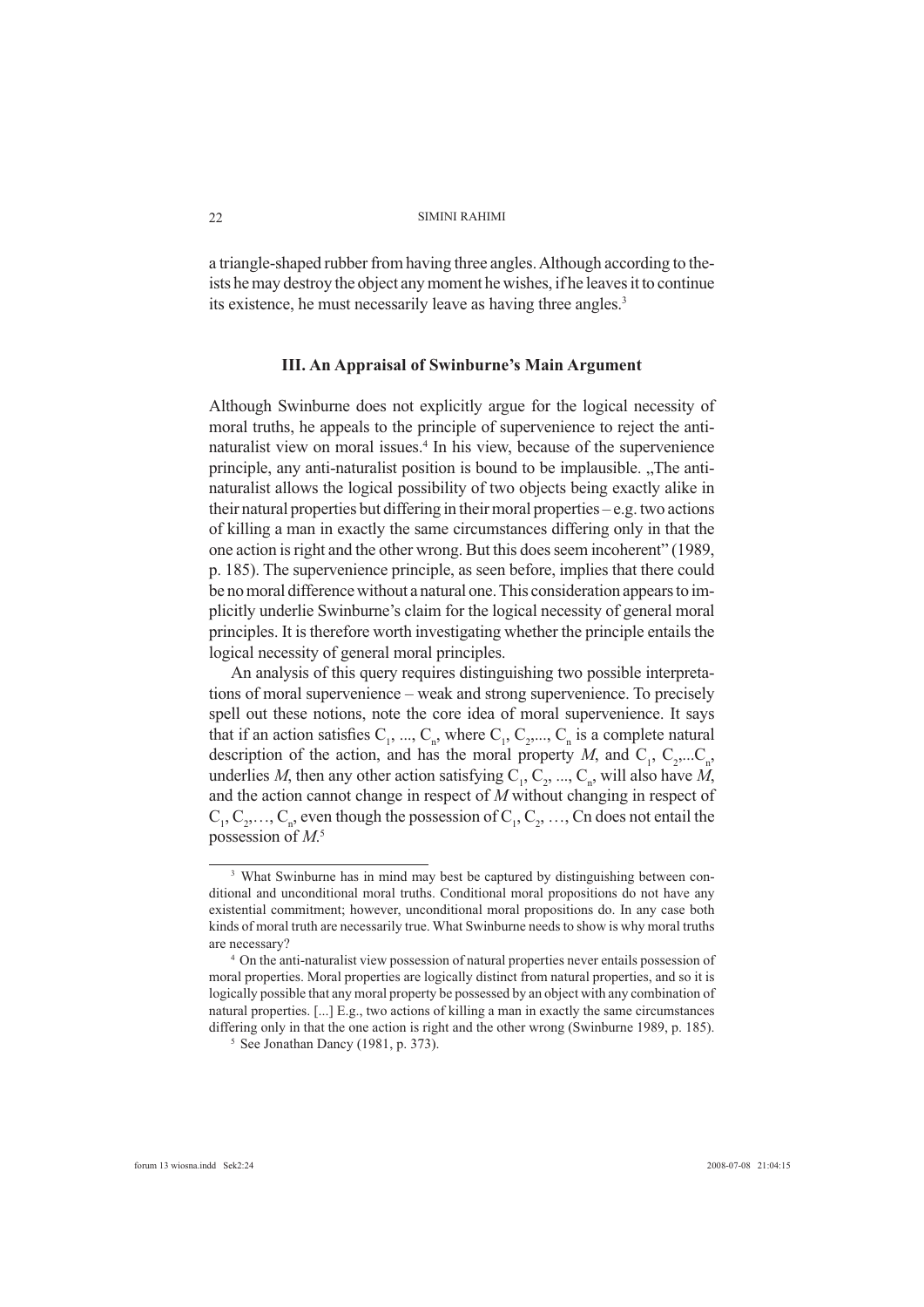A key question is whether the validity of the supervenience claim is confined to a single possible world or is true across all possible worlds.<sup>6</sup> The weak supervenience principle confines the idea to a single possible world. It states that in any particular possible world if an action has the natural properties  $C_1, \ldots, C_n$  and the moral property *M* then every action in that world possessing C<sub>1</sub>,..., C<sub>n</sub> also possesses *M*. Weak supervenience rules out *mixed* worlds, where some actions possess non-moral features  $C_1, \ldots, C_n$  and moral feature *M* while some other actions possess  $C_1, \ldots, C_n$  but lack *M*. Weak supervenience, however, allows the possibility of worlds in which there are actions possessing  $C_1, \ldots, C_n$  but lacking *M*. Strong supervenience, on the other hand, extends the supervenience idea to every possible world. It states that if in a possible world an action has moral property *M* because of the non-moral properties  $C_1, \ldots, C_n$  then in every possible world if an action has properties  $C_1, \ldots, C_n$  it *must* also possess the moral property *M*. Any world qualitatively identical with the actual world in terms of the base properties  $C_1, \ldots, C_n$  must be identical in terms of the supervening property *M*. 7

If we denote  $C_1$ , ...,  $C_n$ , by  $C^*$ , underlying by  $\cup$ , and necessity by N, the two alternative interpretations can be formalised in the following way:

$$
(W) \qquad N(\exists X)(C^*X \& MX \& (C^*X \cup MX)) \supset (Y)(C^*Y \supset MY)
$$

$$
(S) \qquad N(\exists X)(C^*X \& MX \& (C^*X \cup MX)) \supset N(Y)(C^*Y \supset MY)
$$

Weak supervenience (W) implies a contingent relationship between the base properties  $C^*$  and the supervening property  $M$ , and does not rule out possible worlds where actions satisfy *C*\* but not *M*. On this account, moral truths are not necessary, let alone being logically necessary. By contrast, strong supervenience (S) generalises the supervenience claim to all possible worlds, making the relationship between the base properties *C*\* and the moral property *M* a necessary relation. If in one possible world an action satisfying *C*\* possesses *M,* then in every possible world any action satisfying *C*\* also possesses *M*.

<sup>&</sup>lt;sup>6</sup> Consider when we say 'killing is a bad action'. According to the supervenience claim 'killing' as an action has a set of natural properties such as 'causing pain,' 'causing fear', which underpin its moral property, namely being bad, and this is what justify us to assign badness to it. 7 See Jaegwon Kim (1993, p. 64).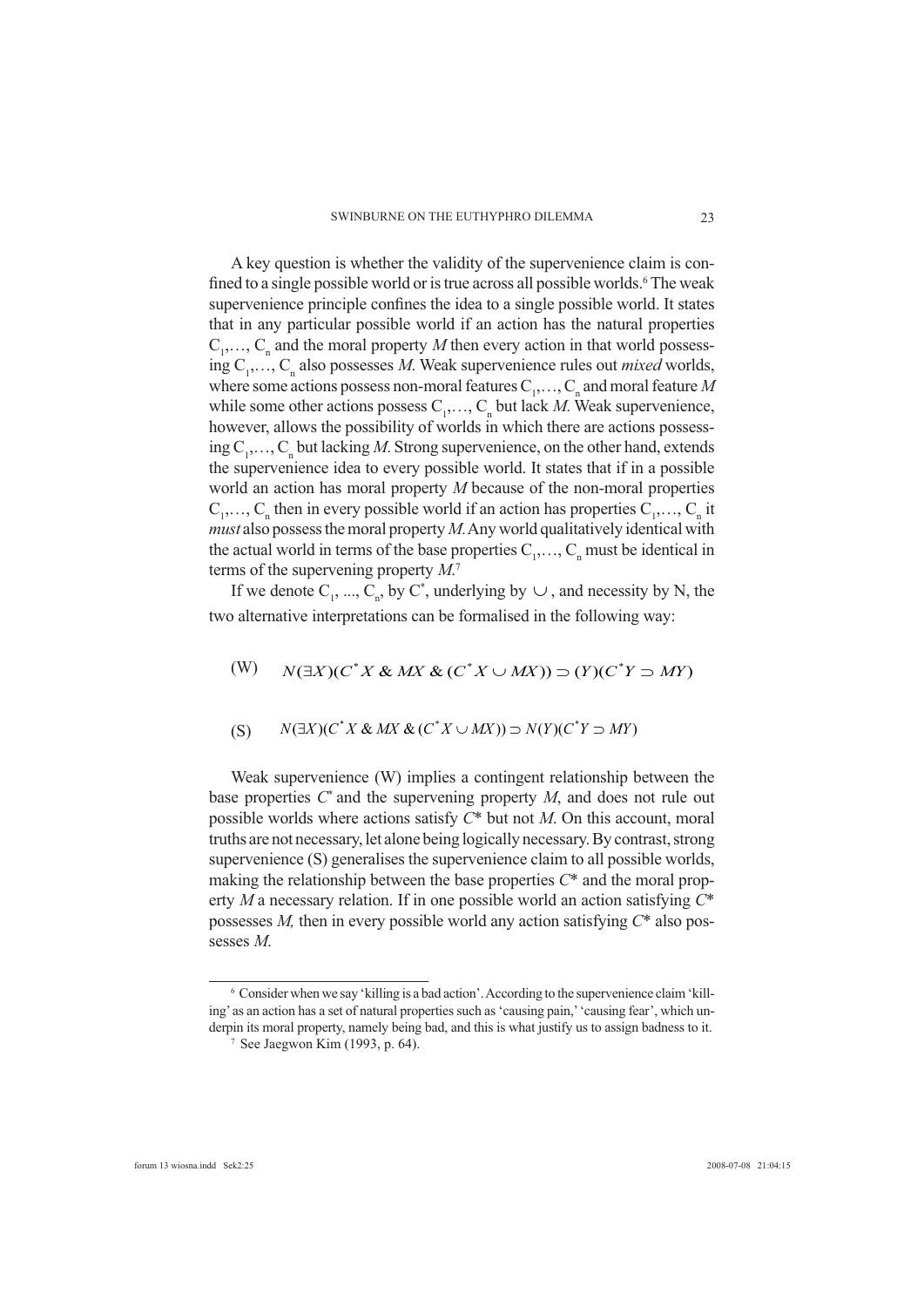To explore the implication of this distinction, it is also vital to draw attention to the distinct necessities involved in the two accounts. The necessity operator coming before the two formulations has to be formulated similarly. They both have to be taken as logical necessity. The supervenience claim, if true, is logically true. In addition, there is an inner necessity operator present in the strong account of supervenience. It is this necessity operator that distinguishes the two accounts. As a consequence, to establish the necessity of general moral truths on the basis of the supervenience thesis, it is not only necessary to argue for the strong account, but it is also necessary to show that the inner necessity operator also stands for logical necessity. A failure to establish any of these claims will undermine the claim that general moral truths are logically (analytically) true.<sup>8</sup>

With these preliminaries, it is now time to investigate the interpretation that Swinburne might have in mind. In his allusion to supervenience, Swinburne refers to R. M. Hare's seminal work (1952). The following passage captures the gist of Hare's view on supervenience:

First, let us take that characteristic of 'good' which has been called its supervenience. Suppose that we say 'St, Francis was a good man'. It is logically impossible to say this and to maintain at the same time that there might have been another man placed in the same circumstances as St. Francis, and who behaved in exactly the same way, but who differed from St. Francis in this respect only, that he was not a good man (1952, p. 145).

This passage rules out the existence of mixed worlds; worlds where St. Francis has non-moral properties *C*\* *and* is morally good, while a different person has exactly the same natural properties as St. Francis *but* is not morally good. Nevertheless, the passage is silent about the existence of possible worlds where everyone has natural properties *C*\* but no one is morally good. The passage can, therefore, be considered as a statement of weak supervenience. Later on Hare makes it clear that in his opinion supervenience  $\alpha$  is one of the main constituents of our old friend universalisability" (Hare 1984, p. 3), pointing out that his position is nearer to weak supervenience. The weak interpretation, as stated, permits the existence of morally different words that share exactly similar natural properties.

It is possible that by supervenience Swinburne means strong supervenience, which implies the necessity of moral principles. The plausibility of the

24

<sup>&</sup>lt;sup>8</sup> Philosophers have defended both interpretations of supervenience. Simon Blackburn (1988, pp. 61-63) and R.M. Hare (1952, p. 145) defend the weak supervenience thesis, while Mark Murphy (2002, p. 26) argues for the strong interpretation.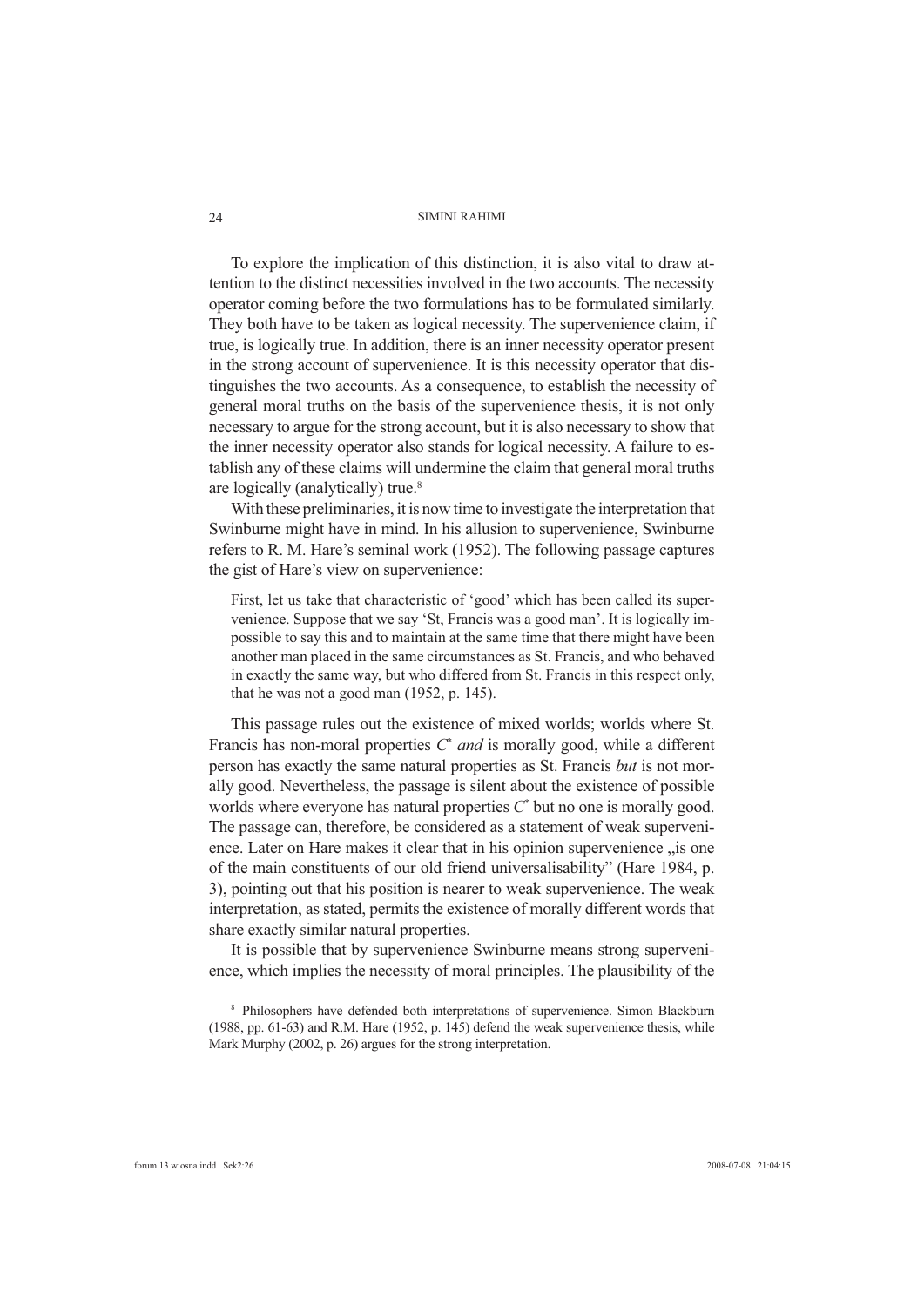strong account has been the subject of philosophical controversy. For the sake of brevity, these controversies are not raised here. Instead attention will be focused on the interpretation of the inner necessity operator. The necessity open to both logical (analytic) and metaphysical (causal) interpretation (Dreier 1992).<sup>9</sup> By suggesting that general moral truths are logically necessary, Swinburne takes the inner necessity to represent a logical (analytic) necessity. Yet, this seems wrong, as the following argument reveals:<sup>10</sup>

- I. If the inner necessity is taken as a logical-analytical necessity, the proposition 'All X's which satisfy  $C_1$ ,...C<sub>n</sub>, possess M' (hereafter P) is logically necessarily true, i.e., true in every possible world.
- II. If P is logically necessarily (analytically) true, its negation  $\neg P$  is logically necessarily false. That is, ¬P is either itself self-contradictory or entails some self-contradictory propositions, which means there is no possible world in which ¬P is true (Swinburne 1975, p. 228).
- III. If  $\neg P$  is logically necessarily false, so will be the singular proposition 'A satisfies  $C_1$ ,...C<sub>n</sub>, and is  $\neg M$ ' (hereafter S). S expresses an instance of the general proposition ¬P.
- IV. S contradicts P, but this does not mean that S is self-contradictory. It just means that S and P cannot both be true. If S is true P is false, and if P is true S is false. However, a proposition is incoherent by itself not in respect of other propositions.11 What matters here is whether S itself is incoherent (logically necessarily false).

<sup>9</sup> Having considered weak supervenience let examine the strong version. As it is clear from its formalism if one interprets it strongly one will commit oneself to the idea that moral truths are necessary truths. The inner necessity is attributed directly to moral truths. However, two different understandings of the inner necessity is in the offing, it might be interpreted either 'logically' or 'metaphysically' (Dreier 1992).

<sup>&</sup>lt;sup>10</sup> In the following argument logical necessity is taken in the sense of analytic statement (Swinburne 1975, p. 228).  $11$  Swinburne suggests several definitions of analyticity and argues that they are in fact

equivalent: 'A proposition is analytic if and only if its negation entails an explicitly selfcontradictory proposition' (i.e. a proposition which says that something is the case and that it is not the case, that is a statement of the form 'P and ¬P' such as 'it is blue and it is not blue'). By this test 'all bachelors are unmarried' is analytic. But proposition S (i.e.,  $C_1$ , ...  $C_n$  possess  $\neg M$ ) is not like the proposition 'it is blue and it is not blue'. Another definition, which Swinburne proposes, is this: 'a proposition is analytic if and only if its negation is not coherent'. I understand by a coherent proposition one which it makes sense to suppose is true. One such that we can conceive of, that is imagine or suppose, ... being true. (1975, p. 229). By this criterion proposition S (i.e.,  $C_1$ ,  $C_2$ , ...  $C_n$  possess  $-M$ ) also turn out to be coherent. As one can conceive or imagine that S is true.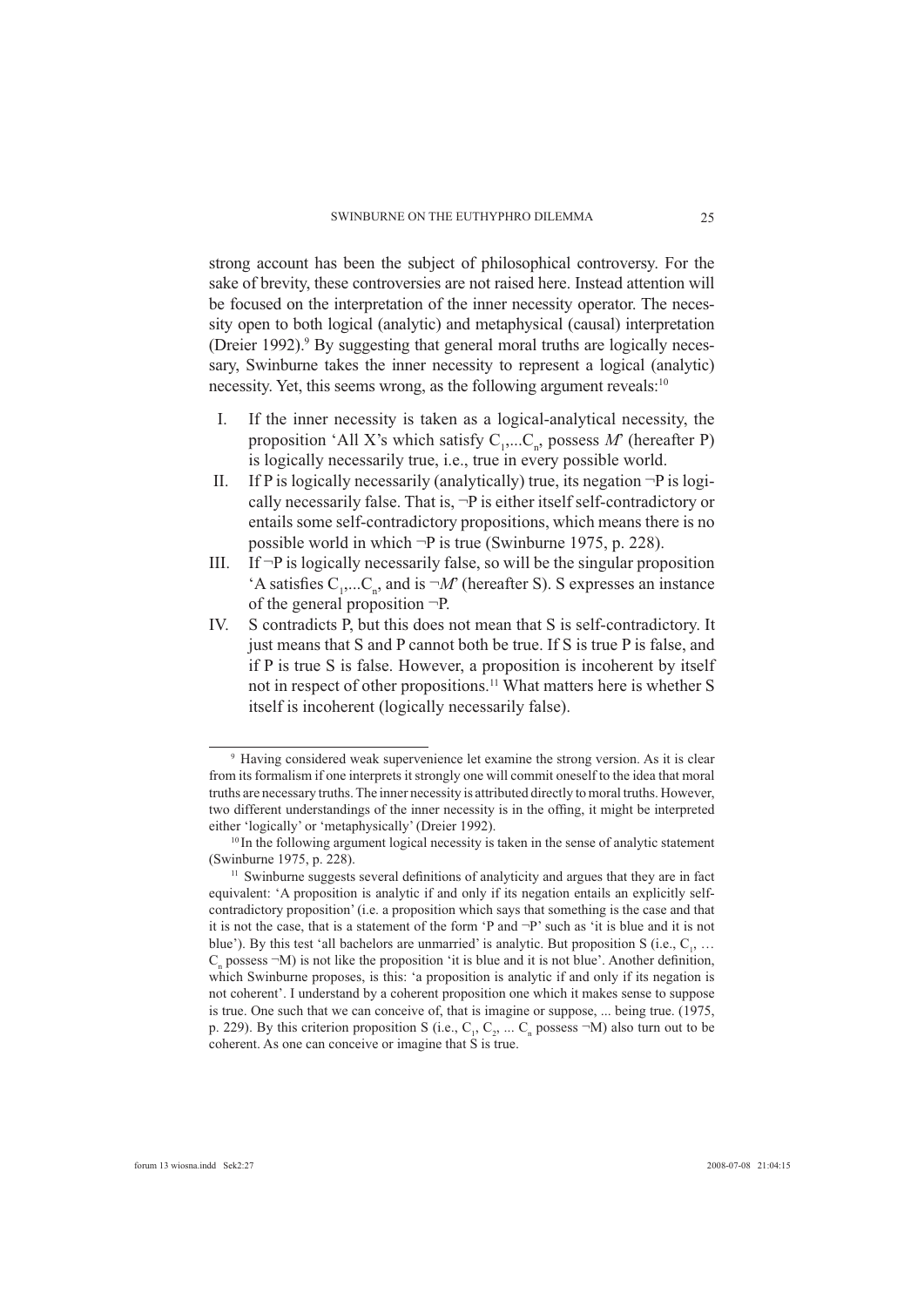- V. In order for S to be incoherent it must be either itself self-contradictory or entail some self-contradictory proposition (Swinburne 1975, p. 229). However, to claim that S is self-contradictory is to claim that there is directly some conceptual, definability, relation between C<sup>\*</sup> and M which is violated by S. But this is not consistent with moral supervenience. Supervenience is meant to capture a relation that is not conceptual (Kim 1978, p. 151).<sup>12</sup> Swinburne himself rejects that there is a conceptual relation between moral and natural properties. More than that, since there is by assumption no conceptual or logical connection between moral and non-moral properties, S does not entail a self-contradictory proposition either. For any proposition to entail a self-contradictory proposition the connection between the proposition's subject and predicate should be conceptual (logical) (Swinburne, 1975). S is therefore a coherent statement.
- VI. If S is coherent then ¬P is also coherent.
- VII. If  $\neg P$  is coherent, P is not a logically necessary truth.
- VIII. But if P is not logically necessarily true, it is wrong to take the inner necessity in the strong moral supervenience formalism as representing logical necessity.

In a nutshell, the belief in supervenience does not imply the logical (analytical) necessity of general moral principles. In fact, it contradicts it:

Next the explanation of this logical impossibility does not lie in any form of naturalism; it is not the case that there is any conjunction C of descriptive characteristics such that to say that a man has C entails that he is morally good ... For, if this were the case, we should be unable to commend any man for having those characteristics; we should only be able to say that he had them. Nevertheless, the judgement that a man is morally good is not logically independent of judgement that he has certain other characteristics we may call virtues or good-

26

 $12$  Supervenience is intended to join these two kinds of properties without entailing property to property connection. As argued by Kim (1978), to take it as definitional or to assume an entailment relationship between them will undermine any attraction of the supervenience concept: "Furthermore, dependence in the strong logical sense is not intended to imply factual definability or entailment of moral properties. In fact the main point of talk of supervenience is to have a relationship of dependence of determination between two families of properties without property to property connections between the families. Supervenience is intended to be just this kind of relationship" (Kim 1978, p. 150). "The attraction of the concept of supervenience consists precisely in the prospect of its providing us with a determinative relationship between two families of properties where there are no correlations between the properties in the two families" (Kim 1978, p.151).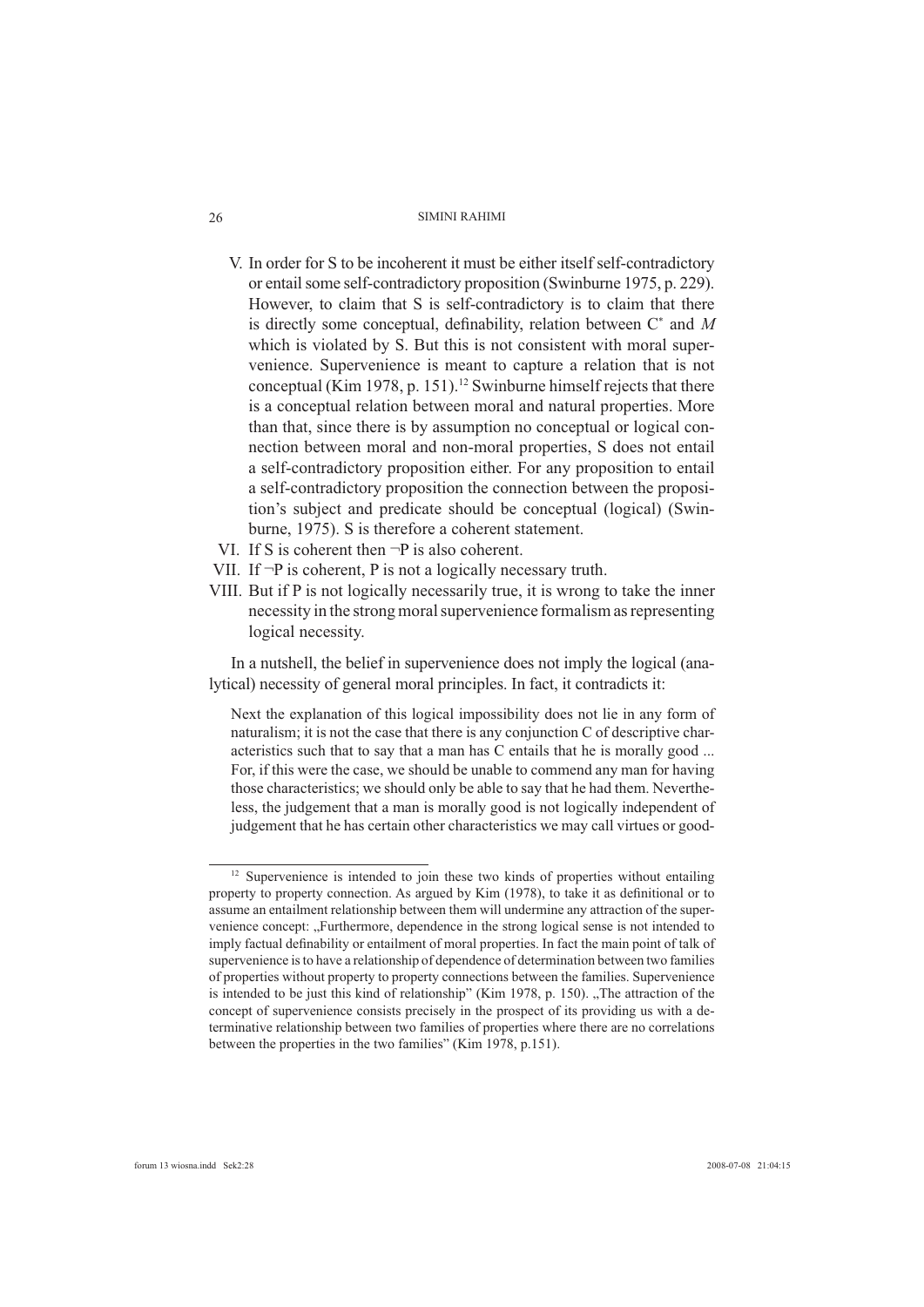making characteristics; there is a relation between them, although it is not one of entailment or identity of meaning (R. M. Hare 1952, p. 145).13

J.L. Mackie (1982) argues in a different way to refute Swinburne's position. If the relation between moral and natural properties were analytical, he argues, moral judgements such as 'A is wrong' or 'B is right' couldn't be action guiding.

According to objectivists, wrongness is intrinsically prescriptive or action guiding. It in itself constitutes a reason for not doing the wrong action. But if moral on natural is analytic it entails that the natural features can be intrinsically action guiding. But the natural features on which moral ones supervene cannot be intrinsically action guiding. Supervenience then must be a synthetic connection (Mackie 1982, p. 115).

Since moral supervenience is inconsistent with the belief in the logical (analytical) necessity of general moral truths, the only way to interpret the inner necessity in the strong supervenience account is to interpret it as a factual (metaphysical / causal) necessity. Any such interpretation undermines Swinburne's resolution of the *Euthyphro* dilemma. In his view, divine power is only confined by logical necessities (broadly understood), not causal or factual necessities. Swinburne's solution of the dilemma is based on a failure to draw a distinction between weak and strong supervenience and, moreover, to distinguish between the outer and inner necessities present in the strong formalism.

### **IV. Conclusion**

The point of departure in Swinburne's approach is a meta-ethical position about ethical judgements. Swinburne takes moral judgements to be statements of facts that can be true or false. He classifies moral statements into particular and general statements. And, using the supervenience principle, he argues that general moral statements, if true, are logically necessarily (or, broadly speaking, analytically) true. The *Euthyphro* dilemma is thus resolved by holding that contingent (particular) moral judgements are dependent on divine will. Yet, since divine power is confined to logical pos-

 $13$ , The thing about supervenience is that they posit dependent without conceptual reducibility, whereas the thing about analytic/logical necessity is that its dependence is a matter of conceptual reducibility" (Mawson 2002, p. 5).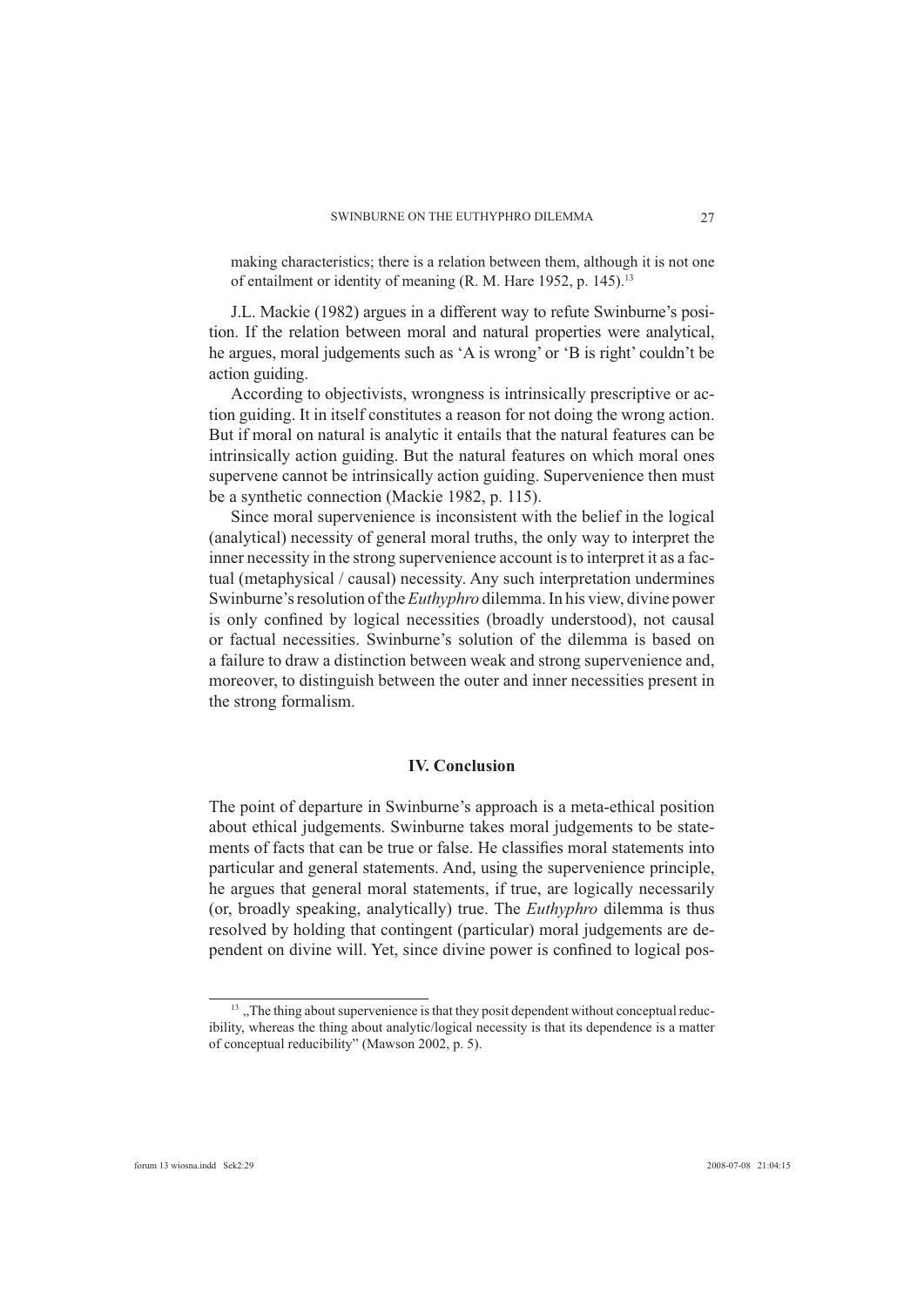sibilities, general moral judgements are independent of divine will. They are logically (analytically) true.

Central to Swinburne's defence is the logical necessity or analyticity of general moral truths. This, Swinburne thinks, follows from the supervenience principle, which rules out moral differences without natural differences. To assess this claim, the paper distinguished between weak and strong accounts of supervenience and, more importantly, drew attention to the two types of necessity involved in the strong account. The weak account does not imply the necessity of general moral truths, let alone their logical necessity. To defend his position Swinburne needs not only to defend the strong account of supervenience but also to argue that the inner necessity must be taken as logical necessity. But the denial of general moral truths is neither self-contradictory nor implies self-contradiction. Therefore, according to Swinburne's own definition of logical (or analytical) truth, general moral truths cannot be regarded as logical (or analytical) truths. Granting the strong account of supervenience, general moral truths are only metaphysically (factually) necessary. On Swinburne's view, divine omnipotence encompasses factual necessities, and so, like the traditional accounts of the divine command theory, his account is equally open to the arbitrariness objection. In fact, on a closer inspection, the very idea of supervenience contradicts the analyticity of moral statements.

### **References**

- Adams, R.M., 1987, "Divine Command Theory Modified Again," in *The Virtue of Faith and Other Essays in Philosophical Theology*, New York – Oxford: Oxford University Press, pp. 128-143.
- Blackburn, S.,1988, "Supervenience Revisited," *Essays on Moral Realism*, G. Sayre-McCord, London: Cornell University Press**,** pp. 59-75.

Dancy, J.,1981, "On Moral Properties," *Mind*, XC, pp. 376-385.

- Drier, J.,1992, "The supervenience argument against moral realism," *The Southern Journal of Philosophy* 30, pp. 13-38.
- Hare, R.M., 1952., *The Language of Morals*, Oxford: Clarendon Press.
- Hare, R.M., 1984., "Supervenience," Aristotelian Society Supplementary 58, pp. 1-16.
- Kim, J., 1978, ...Supervenience and Nomological Incommensurables," *American Philosophical Quarterly* 15, pp. 149-156.
- Kim, J., 1993, *Supervenience and Mind: Selected Philosophical Essays*, New York: Cambridge University Press.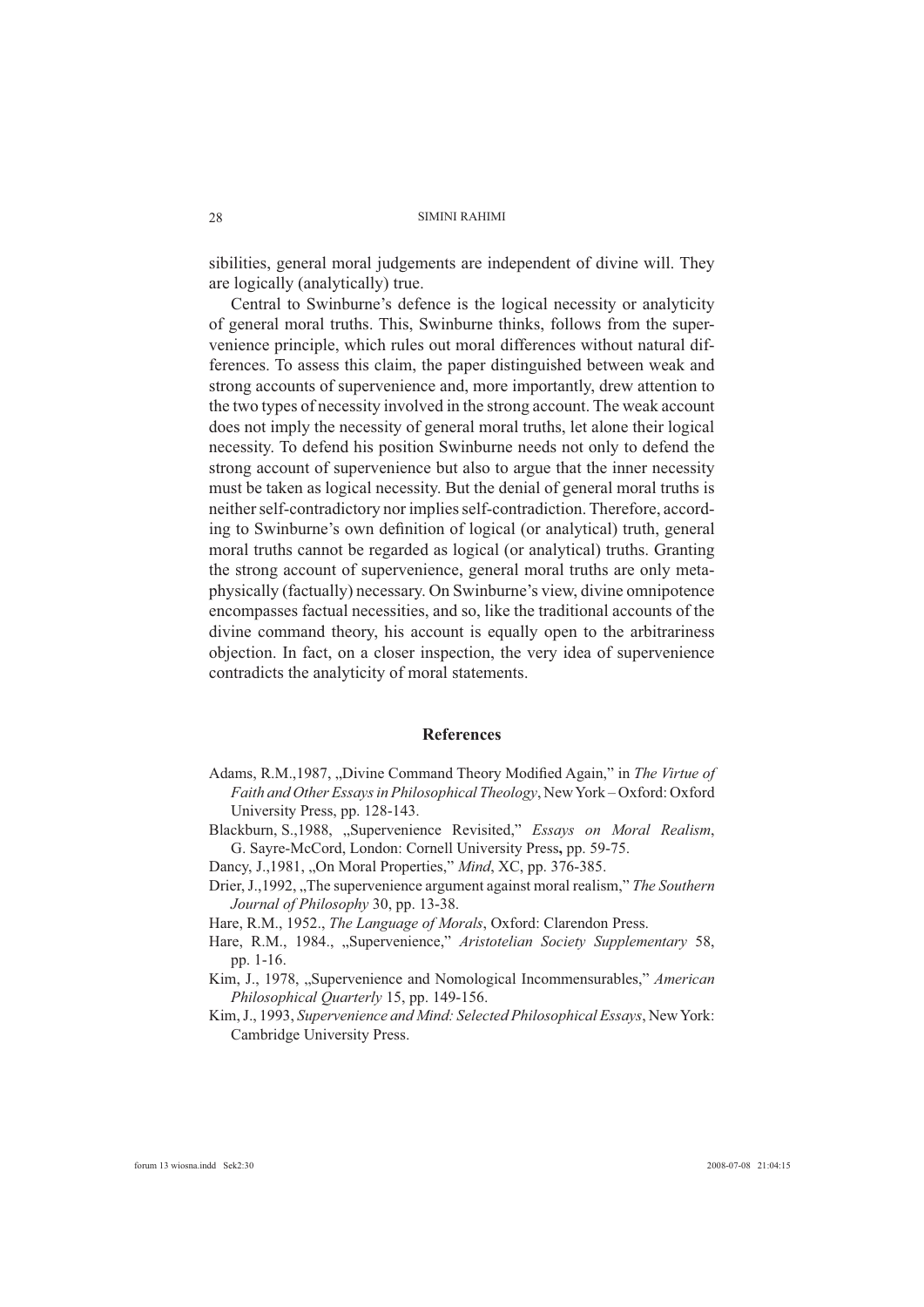Mackie, J.L.,1982., *The Miracle of Theism*, Oxford: Clarendon Press.

- Mawson, T.J., 2002, "God's Creation of Morality," *Religious Studies* 38, pp. 1-25.
- Murphy, M.C., 2002., *An Essay on Divine Authority*, Ithaca: Cornell University Press.
- Swinburne, R., 198, "Duty and the Will of God," in P. Helm (ed.), *Divine Commands and Morality*, Oxford University Press.
- Swinburne, R., 1975, "Analyticity, Necessity and Apriority," Mind 334, pp. 225-243.

Swinburne, R., 1989, *The Coherence of Theism*, Oxford: Clarendon Press.